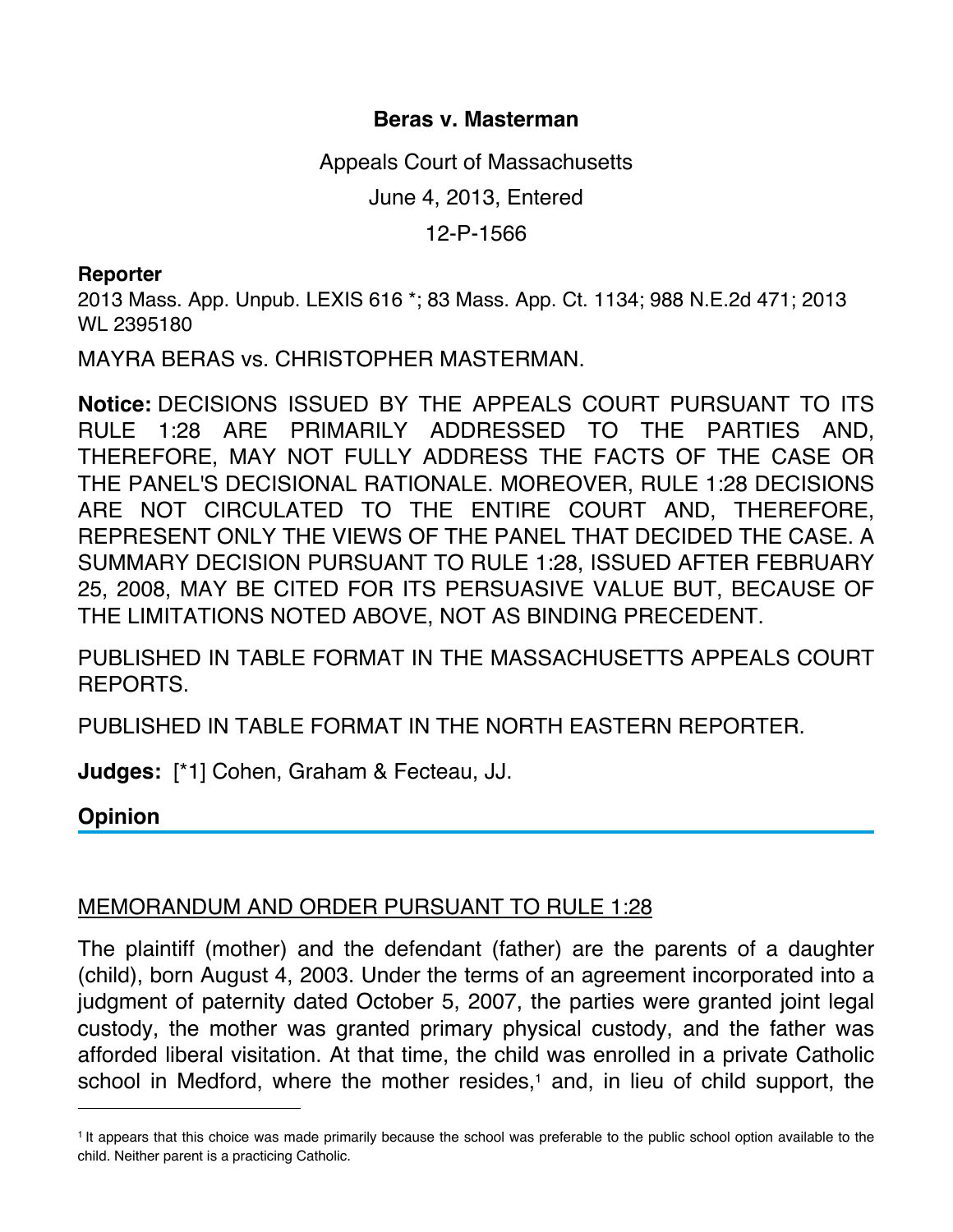father was ordered to pay the child's school tuition (\$4,200 per year), to provide medical insurance for the child, and to contribute one-half (\$30 per week) of the cost of the child's after-school program.

At the end of the 2009-2010 academic year, the school attended by the child was closed. The mother wanted her to attend another private Catholic school in Medford. The father, who moved into the Newton home of his fiancée (now wife), wanted the child to attend [\*2] the public school in their neighborhood. When the parties were unable to come to agreement, the mother filed a complaint for modification seeking child support and a revised visitation schedule. The father responded with a counterclaim seeking physical custody of the child. After a threeday trial in August, 2011, a judge of the Probate and Family Court issued a temporary order maintaining the parties' joint legal custody of the child, but awarding primary physical custody to the father -- thereby allowing the child to start school in Newton, as of September, 2011. The mother was granted liberal parenting time, and was not ordered to pay child support.2 In January, 2012, the judge issued a detailed formal decision, in which he determined that there had been material and substantial changes in the circumstances, and that it was in the child's best interests to grant primary physical custody to the father. See G. L. c. 209C, § 20. The parenting arrangements set forth in the modification judgment were essentially those contained in the temporary order, except that the judgment increased the mother's parenting time.

Subsequently, the trial judge retired, and a different judge allowed the father's motion to amend the judgment to provide that the "mother shall be responsible for transporting the child to and from school or father's residence for all of her visits." Before us is the mother's appeal from the modification judgment and from the order regarding transportation, which, she argues, impairs her parenting time and should not have been decided without a hearing.

Contrary to the mother's position, the trial judge was entitled to conclude in his discretion that there had been material and substantial changes in the parties' circumstances since the entry of the 2007 paternity judgment.3 See R.S. v. M.P., 72 Mass. App. Ct. 798, 803, 894 N.E.2d 634 & n.9 (2008). The more difficult question for the judge was whether modification of custody was in the child's best interests. It is plain from the judge's findings that he wrestled with his decision. The

<sup>&</sup>lt;sup>2</sup> The mother's financial situation was precarious, and the father did not [\*3] seek support from her.

<sup>3</sup> Among other things, the judge found that the child had resided with the father for several months between November, 2007 and April, 2008; the mother had married, in September, 2007, but then entered into a long-term cohabiting relationship with another man who became an active presence in the child's life; the father had become engaged to (and later married) a woman with a son approximately the same age as the child, and had transitioned to a "more secure and stable" lifestyle.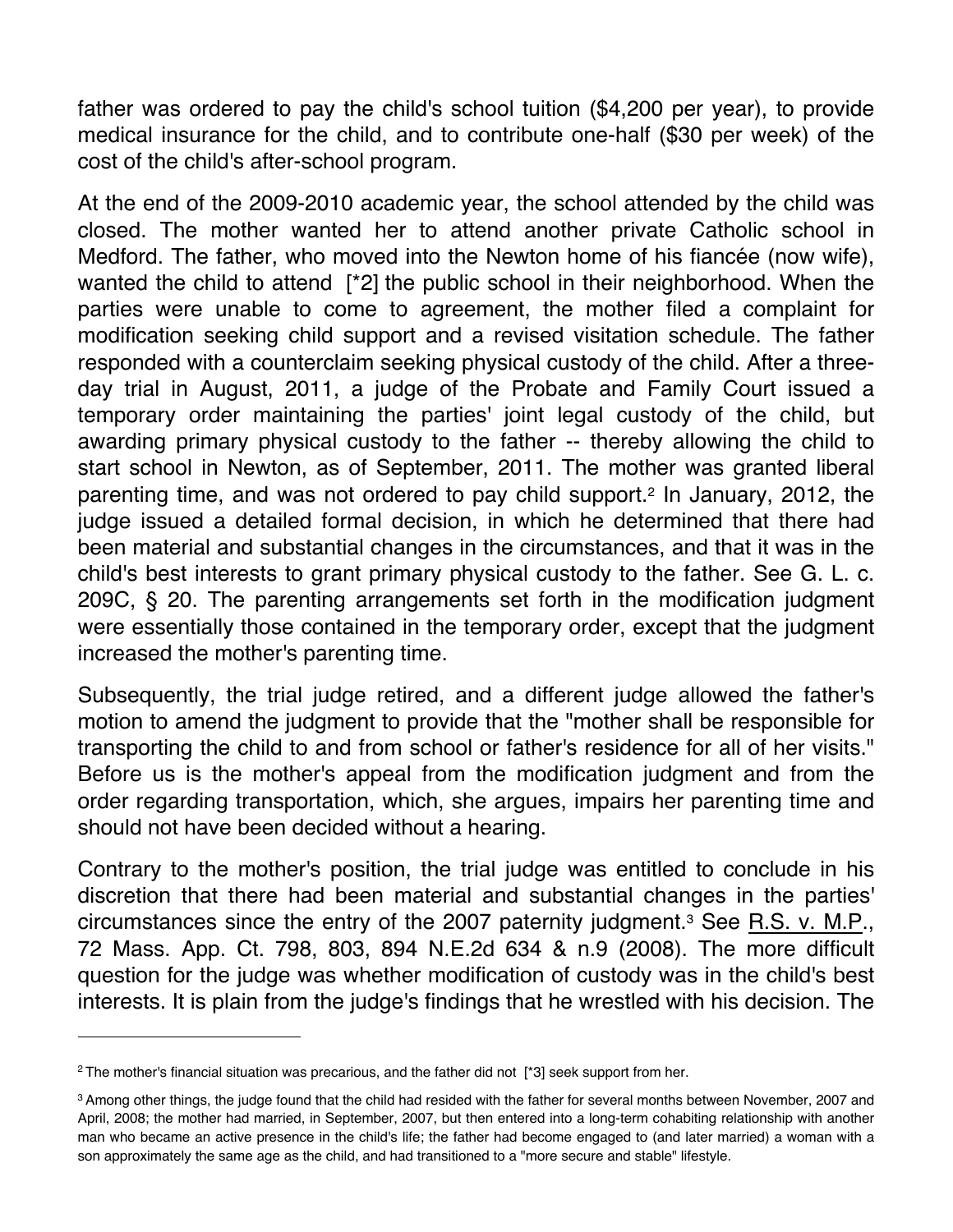findings contain troubling observations about both parents,<sup>4</sup> but also establish that both parents are caring and devoted to the child. Ultimately the judge concluded that the child's best interests would be served by having her spend the majority [\*4] of her time in the father's home environment, while having generous amounts of time with her mother. The judge also was cognizant of the advantage to both parents of avoiding the cost of private school, and considered it to be in the child's best interests for the mother to solidify her financial situation to allow her to become financially independent should the need arise. However, contrary to the mother's argument, we do not think the judge placed undue weight on the mother's financial difficulties (which, he acknowledged, resulted, in part, from the lack of support she received from the father) or the father's residency in a desirable school district.

We recognize that modification of child custody arrangements under G. L. c. 209C, § 10, is not to be undertaken lightly. Here, however, the judge's memorandum reflects that he was well aware of the gravity of his decision. After review of the entire record, and mindful of the deference we owe to the trial judge's exercise of discretion, see Smith v. McDonald, 458 Mass. 540, 547, 941 N.E.2d 1 (2010), we are unable to conclude that he abused that discretion in deciding to grant primary physical custody to the father, especially where he also gave the mother liberal parenting time and imposed no child support obligation upon her. We therefore affirm the corrected modification judgment. We also affirm the orders denying the mother's postjudgment motions.

We note, however, that an important component of the corrected modification judgment was an order that the case be reviewed before the end of the 2011-2012 school year.<sup>5</sup> The trial judge then retired, and no such review occurred, reportedly because the case [\*6] was on appeal. We therefore remand the case to the Probate and Family Court for prompt initiation of the review process, consistent with the terms of the judgment, so that any appropriate adjustments may be implemented before the start of the child's 2013-2014 school year. During that

<sup>4</sup> The judge characterized the father as engaging in "manipulative [\*5] behavior" and the mother as engaging in "dishonesty." The findings reflect that each of them has experienced periods of instability, and each has engaged in unconstructive behavior towards the other.

<sup>5</sup> Paragraph 22 of the judgment provides: "A review hearing shall be scheduled to coincide with the end of the 2011-2012 school year to see how [the child] is doing. A guardian ad litem shall be appointed on the question of asserting or waiving the psychotherapist privilege [the child] may have with her current therapist. Furthermore, a guardian ad litem investigator shall be appointed for the limited purpose of obtaining school records and speaking to [the child's] teachers and, if the privilege is waived, with [the child's] therapist. The guardian ad litem shall then file a report of the information received. The report shall not contain recommendations. The review hearing is not an opportunity to relitigate the case. The purpose of the hearing is to simply check on [the [\*7] child's] status."